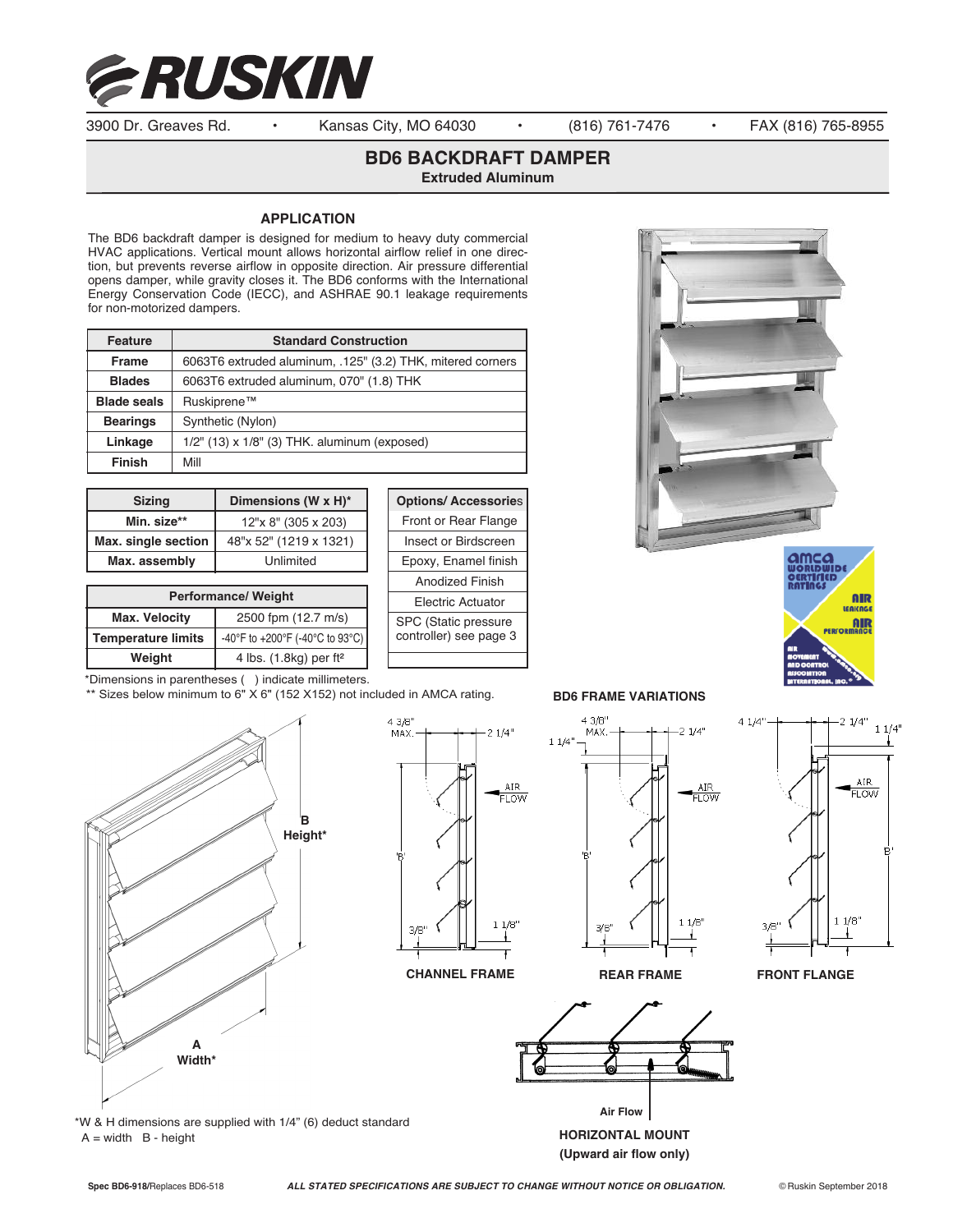# **PERFORMANCE DATA**



**Ruskin Company certifies model BD6 is licensed to bear the AMCA seal. The ratings shown are based on tests and procedures performed in accordance with AMCA Publication 511 and comply with the requirements of the AMCA Certified Ratings Program (CRP). The AMCA CRP Seal applies to Air Leakage and Air Performance Ratings.**

### **Test Information**

- Air Leakage is based on operation between 32ºF and 120ºF (0ºC and 48ºC)
- Tests for air leakage were conducted in accordance with ANSI/AMCA Standard 500-D, Figure 5.5, in the intake direction
- Air performance testing conducted in accordance with ANSI/AMCA Standard 500-D, Figure 5.5

#### **Air Leakage**

- Model BD6 with a width and height 24" (610) or greater leak a maximum of:  **9.8 cfm/ft2 or less at 1" w.g.**
- Model BD6 with a width or height less than 24" (610) leak a maximum of:  **23 cfm/ft2 or less at 1" w.g.**

### **Air Performance**

Performance data results from testing a 24" x 24" damper in accordance with AMCA Standard 500-D using Figure 5.5. All data has been corrected to represent standard air at 0.075 lb/ft2 (1.201 kg/m3).



**Pressure Drop** 24" x 24" (610 x 610) Damper **Velocity vs Pressure Drop**